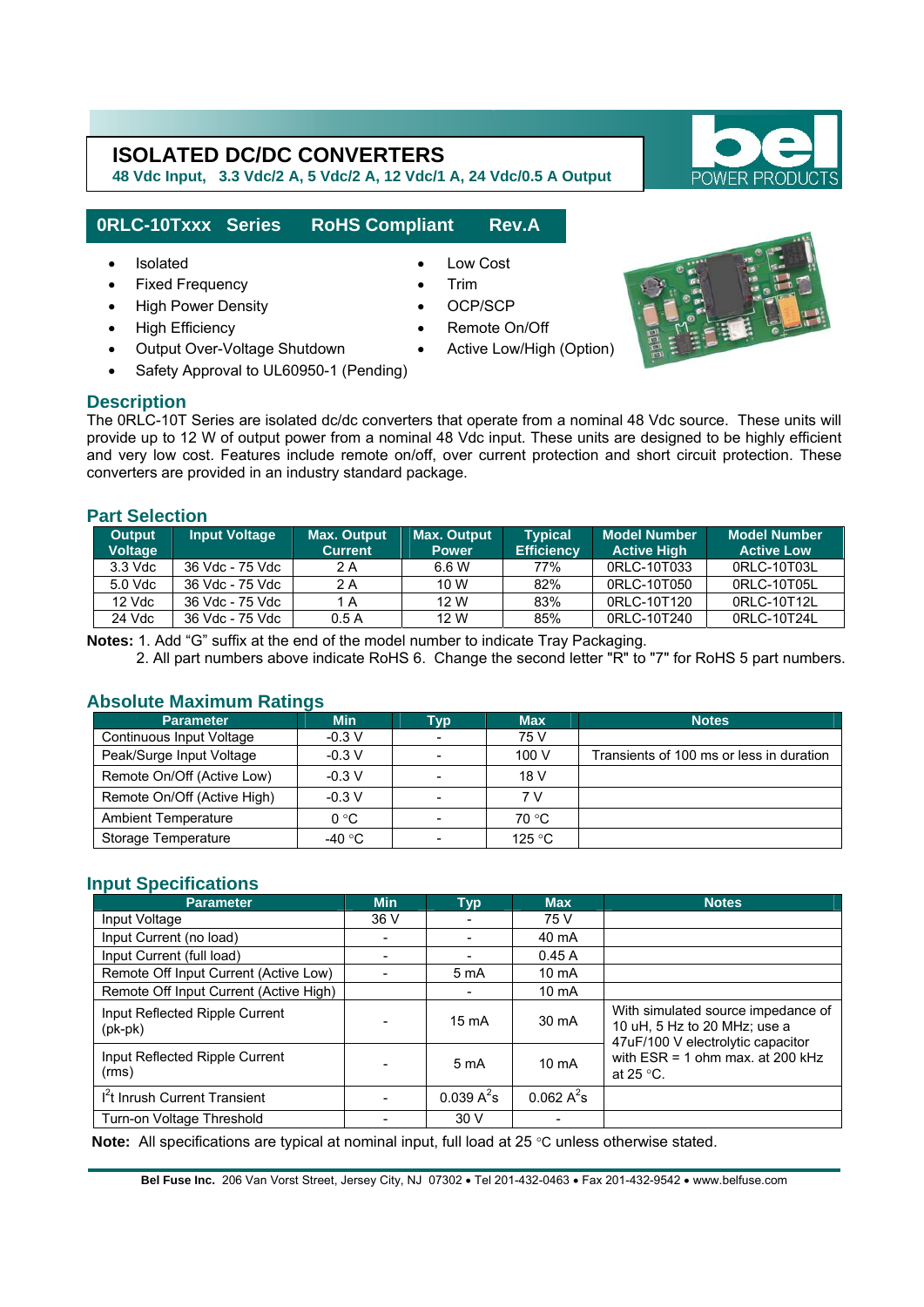**48 Vdc Input, 3.3 Vdc/2 A, 5 Vdc/2 A, 12 Vdc/1 A, 24 Vdc/0.5 A Output** 



### **Output Specifications**

| <b>Parameter</b>                   |                         | <b>Min</b>           | <b>Typ</b>      | Max             | <b>Notes</b>             |
|------------------------------------|-------------------------|----------------------|-----------------|-----------------|--------------------------|
| Output Voltage Set Point           |                         |                      |                 |                 |                          |
|                                    | $V$ o=3.3 $V$           | 3.201 V              | 3.30 V          | 3.399 V         |                          |
|                                    | $V$ o=5.0 $V$           | 4.850 V              | 5.00 V          | 5.150 V         | Vin=48 V for all outputs |
|                                    | $Vo=12 V$               | 11.64 V              | 12.00 V         | 12.36 V         |                          |
|                                    | $Vo=24 V$               | 23.28 V              | 24.00 V         | 24.72 V         |                          |
| Line Regulation                    |                         |                      |                 |                 |                          |
|                                    | $V$ o=3.3 $V$           |                      | 5 mV            | 10 mV           |                          |
|                                    | $Vo=5.0 V$              |                      | 10 mV           | 15 mV           |                          |
|                                    | $Vo=12 V$               |                      | 20 mV           | 36 mV           |                          |
|                                    | $Vo=24 V$               | $\overline{a}$       | 35 mV           | 48 mV           |                          |
| Load Regulation                    |                         |                      |                 |                 |                          |
|                                    | $V$ o=3.3 $V$           |                      | $10 \text{ mV}$ | $15 \text{ mV}$ |                          |
|                                    | $Vo=5.0 V$<br>$Vo=12 V$ |                      | 15 mV<br>36 mV  | 25 mV           |                          |
|                                    | $Vo=24 V$               |                      | 48 mV           | 60 mV<br>80 mV  |                          |
| <b>Regulation Over Temperature</b> |                         |                      |                 |                 |                          |
| (0 °C to 70 °C)                    |                         |                      | 75 mV           | 150mV           |                          |
| <b>Output Current</b>              |                         |                      |                 |                 |                          |
|                                    | $V_0 = 3.3 V$           | 0.2A                 |                 | 2.0A            |                          |
|                                    | $Vo=5.0 V$              | 0.2A                 |                 | 2.0A            |                          |
|                                    | $Vo=12V$                | 0.1A                 | $\overline{a}$  | 1.0A            |                          |
|                                    | Vo=24 V                 | 0.05A                | $\blacksquare$  | 0.5A            |                          |
| <b>Current Limit Threshold</b>     |                         |                      |                 |                 |                          |
|                                    | $V_0 = 3.3 V$           |                      | 3.0A            |                 |                          |
|                                    | $Vo=5.0 V$              |                      | 3.0A            |                 |                          |
|                                    | $Vo=12V$                |                      | 1.5A            |                 |                          |
|                                    | Vo=24 V                 | L.                   | 0.75A           | $\blacksquare$  |                          |
| Short Circuit Surge Transient      |                         |                      | <b>TBD</b>      |                 | $A^2$ s                  |
| Ripple and Noise (rms)             |                         |                      |                 |                 |                          |
|                                    | $V_0 = 3.3 V$           |                      | $10 \text{ mV}$ | $15$ mV         |                          |
|                                    | $Vo=5.0 V$              |                      | $18$ mV         | 30 mV           |                          |
|                                    | $Vo=12V$                |                      | $21 \text{ mV}$ | 40 mV           | 0 - 20 MHz BW,           |
|                                    | Vo=24 V                 | $\overline{a}$       | 45 mV           | 70 mV           | with 1 uF ceramic load   |
| Ripple and Noise (pk-pk)           |                         |                      |                 |                 | capacitance              |
|                                    | $V$ o=3.3 $V$           |                      | 40 mV           | 60 mV           |                          |
|                                    | $Vo=5.0 V$              |                      | 60 mV           | 100 mV          |                          |
|                                    | $Vo=12 V$               |                      | 80 mV           | 120 mV          |                          |
|                                    | $Vo = 24 V$             | $\blacksquare$       | 120 mV          | 180 mV          |                          |
| Turn on Time                       |                         |                      |                 |                 |                          |
|                                    | Power On                |                      |                 | 200 mS          |                          |
|                                    | Remote On               | 0.5 <sub>m</sub> S   |                 | 40 mS           |                          |
| Overshoot at Turn on               |                         | $\ddot{\phantom{1}}$ | 0%              | 3%              |                          |
| <b>Output Capacitance</b>          |                         |                      |                 |                 |                          |
|                                    | $V$ o=3.3 $V$           | 0 uF                 |                 | 800 uF          |                          |
|                                    | $Vo=5.0 V$              | 0 <sub>uF</sub>      |                 | 800 uF          |                          |
|                                    | $Vo=12V$                | 0 uF                 |                 | 100 uF          |                          |
|                                    | $Vo=24 V$               | 0 uF                 |                 | 20 uF           |                          |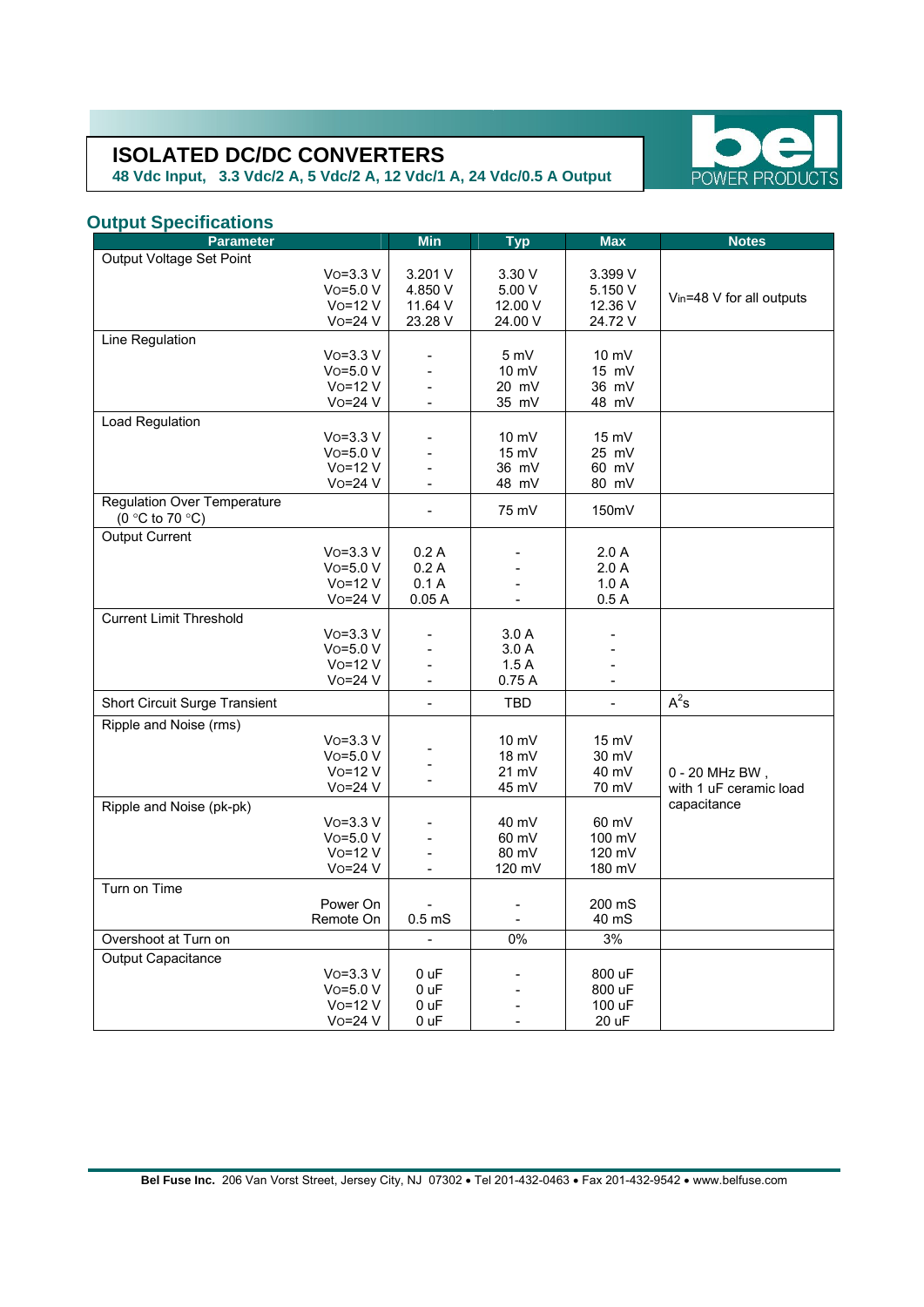**48 Vdc Input, 3.3 Vdc/2 A, 5 Vdc/2 A, 12 Vdc/1 A, 24 Vdc/0.5 A Output** 



# **Output Specifications (continued)**

|                           | <b>Parameter</b> |               | <b>Min</b> | <b>Typ</b> | <b>Max</b> | <b>Notes</b>                                                                         |  |  |
|---------------------------|------------------|---------------|------------|------------|------------|--------------------------------------------------------------------------------------|--|--|
| <b>Transient Response</b> |                  |               |            |            |            |                                                                                      |  |  |
| $50\% \sim 100\%$         | Overshoot        |               |            | 100 mV     | 150 mV     |                                                                                      |  |  |
| Max Load                  | Settling Time    | $V_0 = 3.3 V$ |            | 200 uS     | 300 uS     |                                                                                      |  |  |
| $100\% \sim 50\%$         | Overshoot        |               |            | 100 mV     | 150 mV     |                                                                                      |  |  |
| Max Load                  | Settling Time    |               |            | 200 uS     | 300 uS     |                                                                                      |  |  |
| $50\% \sim 100\%$         | Overshoot        |               |            | 100 mV     | 150 mV     |                                                                                      |  |  |
| Max Load                  | Settling Time    | $V$ o=5.0 $V$ |            | 100 uS     | 150 uS     | $di/dt = 0.1$ A/uS; Vin = 48<br>V; Ta = $25^{\circ}$ C and 1 uF<br>ceramic capacitor |  |  |
| $100\% \sim 50\%$         | Overshoot        |               |            | 100 mV     | 150 mV     |                                                                                      |  |  |
| Max Load                  | Settling Time    |               |            | 100 uS     | 150 uS     |                                                                                      |  |  |
| $50\% \sim 100\%$         | Overshoot        | $V_0 = 12 V$  |            | 150 mV     | 250 mV     |                                                                                      |  |  |
| Max Load                  | Settling Time    |               |            | 150 uS     | 200 uS     |                                                                                      |  |  |
| $100\% \sim 50\%$         | Overshoot        |               |            | 150 mV     | 250 mV     |                                                                                      |  |  |
| Max Load                  | Settling Time    |               |            | 150 uS     | 200 uS     |                                                                                      |  |  |
| $50\% \sim 100\%$         | Overshoot        |               |            | 350 mV     | 500 mV     |                                                                                      |  |  |
| Max Load                  | Settling Time    | $Vo = 24 V$   |            | 200 uS     | 250 uS     |                                                                                      |  |  |
| $100\% \sim 50\%$         | Overshoot        |               |            | 350 mV     | 500 mV     |                                                                                      |  |  |
| Max Load                  | Settling Time    |               |            | 200 uS     | 250 uS     |                                                                                      |  |  |

 **Note:** All specifications are typical at nominal input, full load at 25 °C unless otherwise stated.

#### **General Specifications**

| <b>Parameter</b>                      | <b>Min</b>                      | <b>Typ</b> | <b>Max</b> | <b>Notes</b>                                                 |
|---------------------------------------|---------------------------------|------------|------------|--------------------------------------------------------------|
| Efficiency                            |                                 |            |            |                                                              |
| $V_0 = 3.3 V$                         | 73%                             | 77%        |            |                                                              |
| $VO=5.0 V$                            | 78%                             | 82%        |            | $V_{in} = 48$ V. Io = Iomax                                  |
| $V_0 = 12 V$                          | 79%                             | 83%        |            |                                                              |
| $Vo = 24 V$                           | 81%                             | 85%        |            |                                                              |
| <b>Switching Frequency</b>            | 200 kHz                         | 250 kHz    | 300 kHz    |                                                              |
| <b>Output Trim Range</b>              | 95%Vo                           |            | 105%Vo     | For all outputs                                              |
| <b>MTBF</b>                           | <b>TBD</b>                      |            |            | Calculated Per Bell Core SR-332 (Io =<br>Nomal; $Ta = 25 °C$ |
| <b>Dimensions</b>                     |                                 |            |            |                                                              |
| Inches $(L \times W \times H)$        | $1.91 \times 0.98 \times 0.477$ |            |            |                                                              |
| Millimeters ( $L \times W \times H$ ) | 48.51 x 24.89 x 12.12           |            |            |                                                              |
| Weight                                |                                 | 10.3 g     |            |                                                              |

**Note**: All specifications are typical at 25 °C unless otherwise stated.

# **Control Specifications**

| <b>Parameter</b>       | <b>Min</b>        | Гур      | <b>Max</b>               | <b>Notes</b> |                                  |  |  |  |
|------------------------|-------------------|----------|--------------------------|--------------|----------------------------------|--|--|--|
| <b>Remote On/Off</b>   |                   |          |                          |              |                                  |  |  |  |
| Signal Low (Unit On)   | <b>Active Low</b> | $-0.3 V$ | $\blacksquare$           | 0.8V         |                                  |  |  |  |
| Signal High (Unit Off) |                   | 3.5V     | $\overline{\phantom{a}}$ | 18 V         | The remote on/off pin open, Unit |  |  |  |
| Signal Low (Unit Off)  |                   | $-0.3$ V | $\blacksquare$           | 0.8V         | On.                              |  |  |  |
| Signal High (Unit On)  | Active High       | 3.5V     | $\overline{\phantom{a}}$ | 7V           |                                  |  |  |  |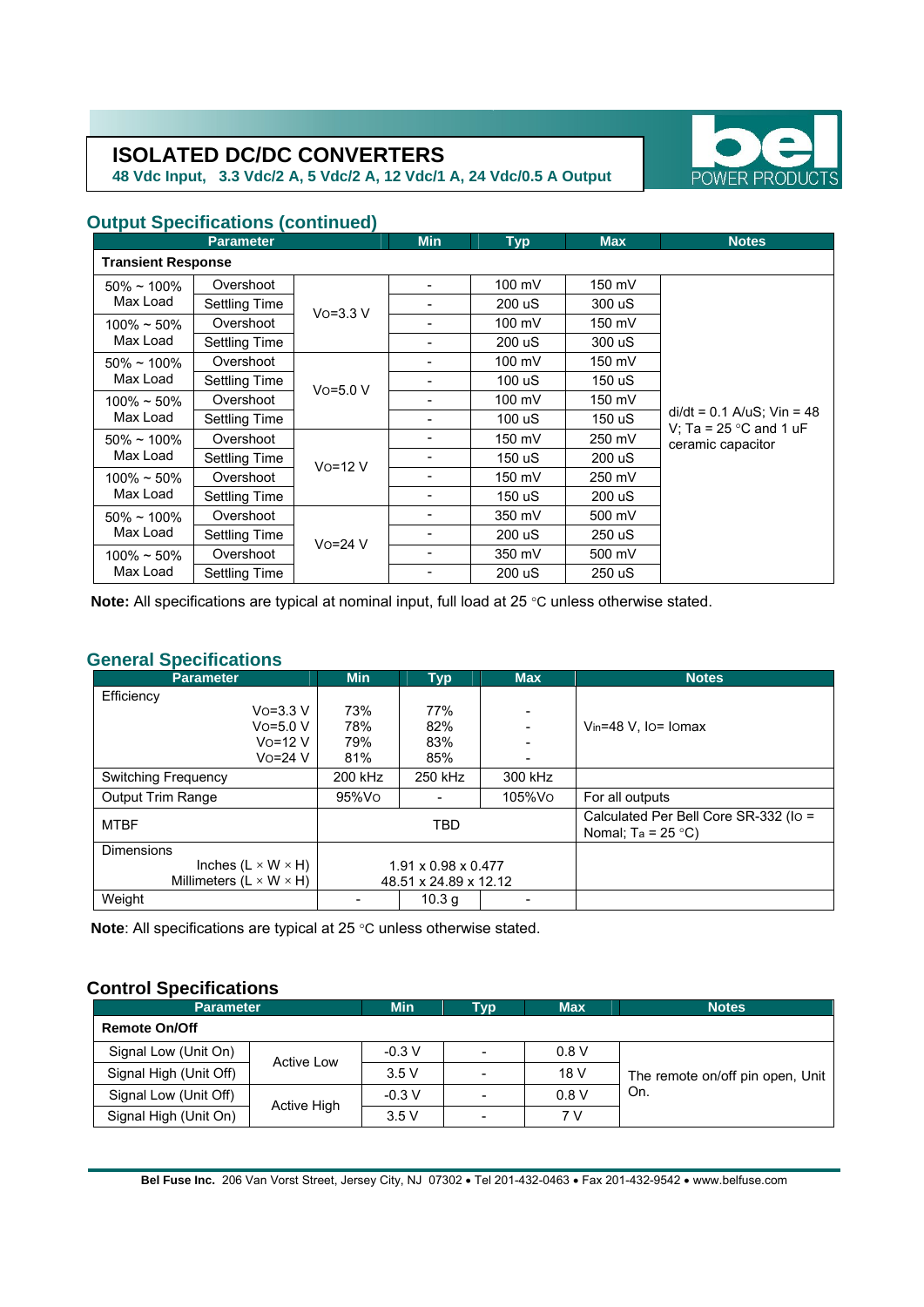**48 Vdc Input, 3.3 Vdc/2 A, 5 Vdc/2 A, 12 Vdc/1 A, 24 Vdc/0.5 A Output** 



### **Output Trim Equations**

 Equations for calculating the trim resistor (in kΩ) given the desired adjusted voltage (Vadj) and the nominal output voltage of the converter (Vnom) are shown below. The Trim Down resistor should be connected between the Trim pin and Vout. The Trim Up resistor should be connected between the Trim pin and Ground. Only one of the resistors should be used for any given application.

$$
R_{TrimDown} = \frac{A}{V_{nom} - V_{adj}} - B
$$
  

$$
R_{TrimUp} = \frac{C}{V_{adj} - V_{nom}} - D
$$



| <b>Vnom</b> |         |        |        |        |
|-------------|---------|--------|--------|--------|
| 24          | 489.490 | 28.310 | 26.660 | 6.810  |
| ィっ          | 113.550 | 16.990 | 13.020 | 6.490  |
| 5.0         | 56.410  | 51.200 | 18.228 | 36,500 |
| 3.3         | 21.628  | 75.400 | 13.020 | 64.900 |

## **Efficiency Data**



**Bel Fuse Inc.** 206 Van Vorst Street, Jersey City, NJ 07302 • Tel 201-432-0463 • Fax 201-432-9542 • www.belfuse.com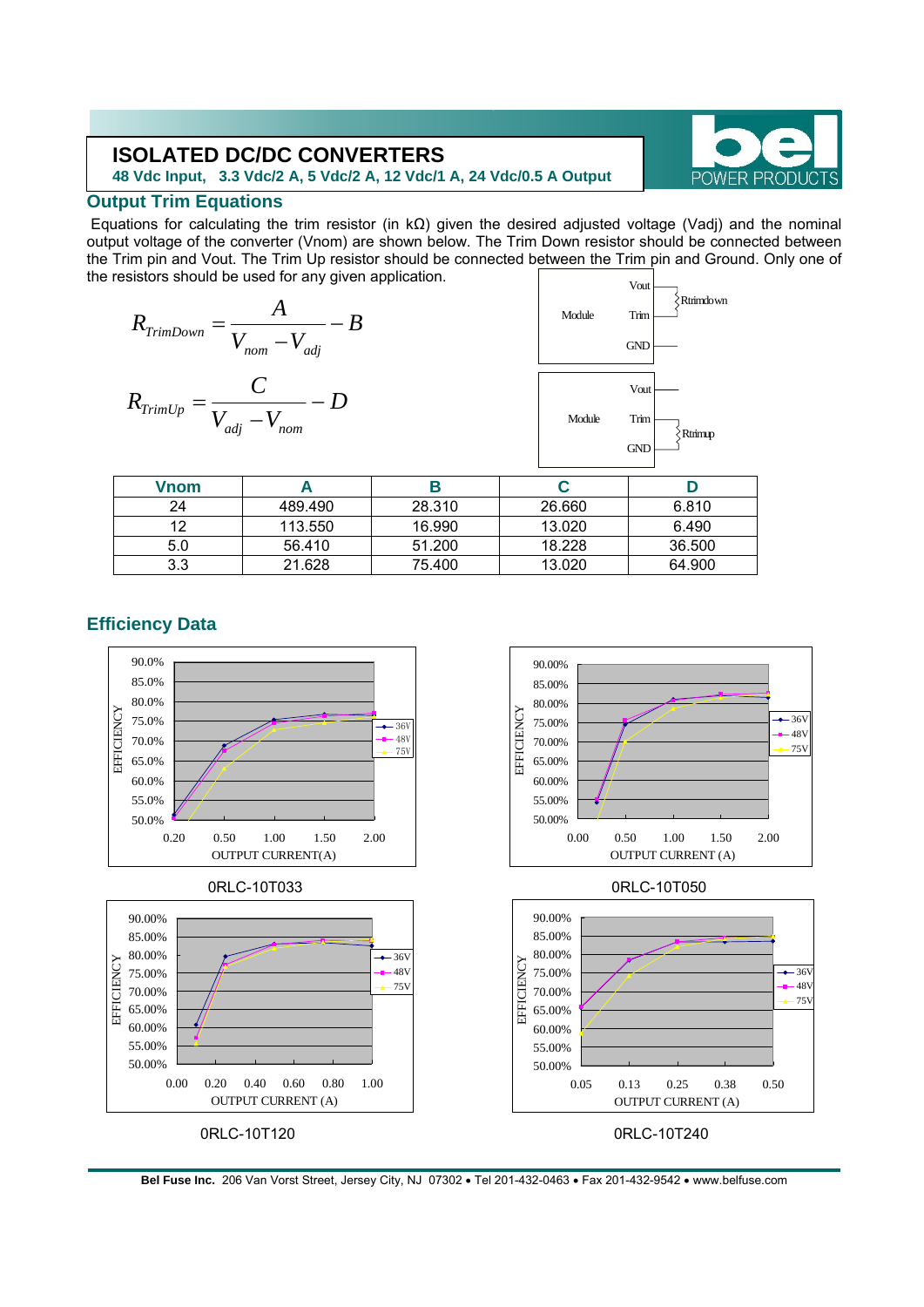

#### **Thermal Derating Curves**



Vo=3.3 V, Io=2 A Vo=5 V, Io=2 A







Vo=12 V, Io=1 A Vo=24 V, Io=0.5 A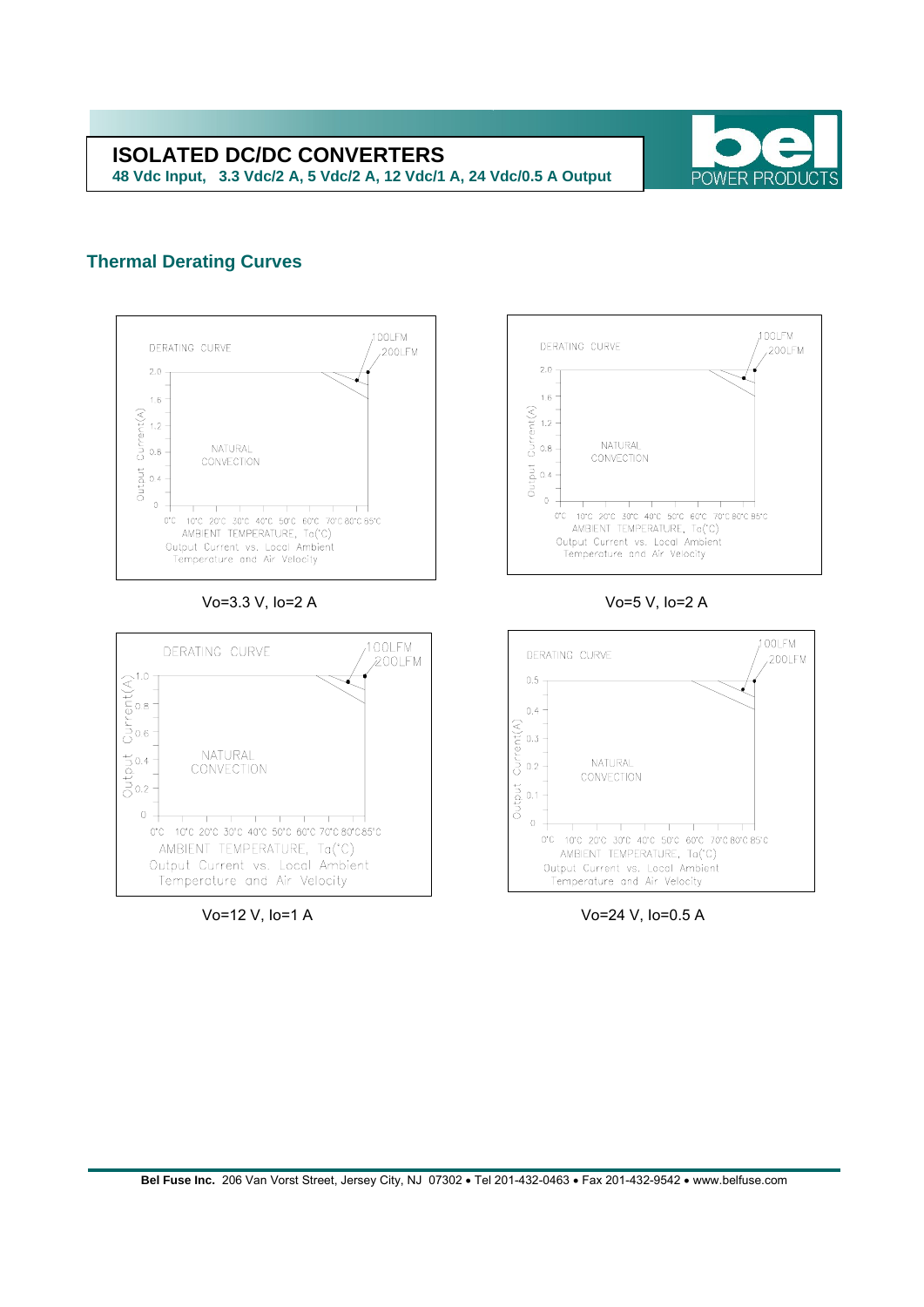**48 Vdc Input, 3.3 Vdc/2 A, 5 Vdc/2 A, 12 Vdc/1 A, 24 Vdc/0.5 A Output** 



#### **Ripple and Noise Waveforms**



**Note:** Ripple and noise at full load, 48 Vdc input, with a 1 uF ceramic capacitor at the output, and Ta=25 deg C.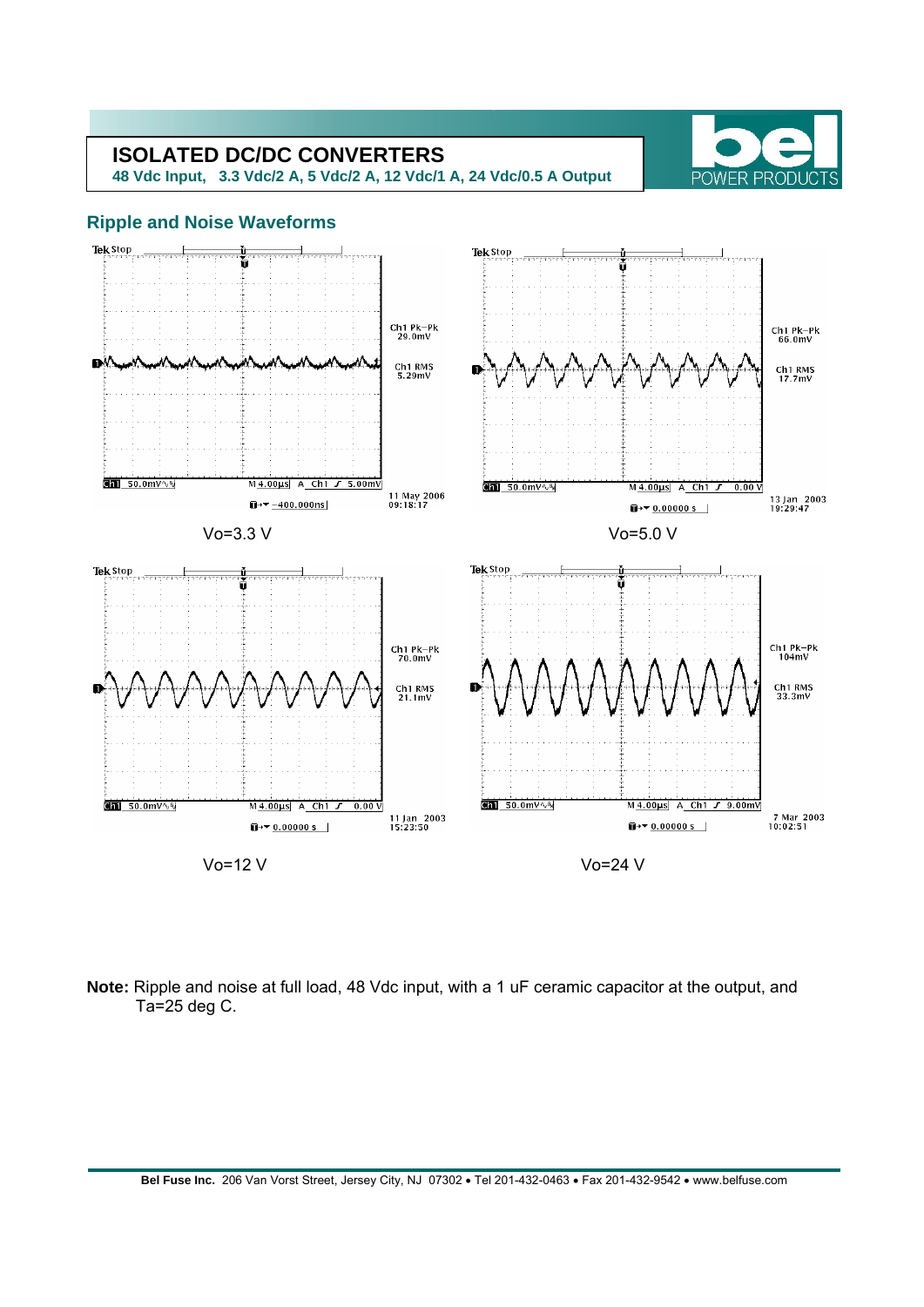

**Note:** Transient response at Vin=48 V, di/dt=0.1 A/uS, with external 1 uF ceramic capacitor, and Ta=25 deg C.